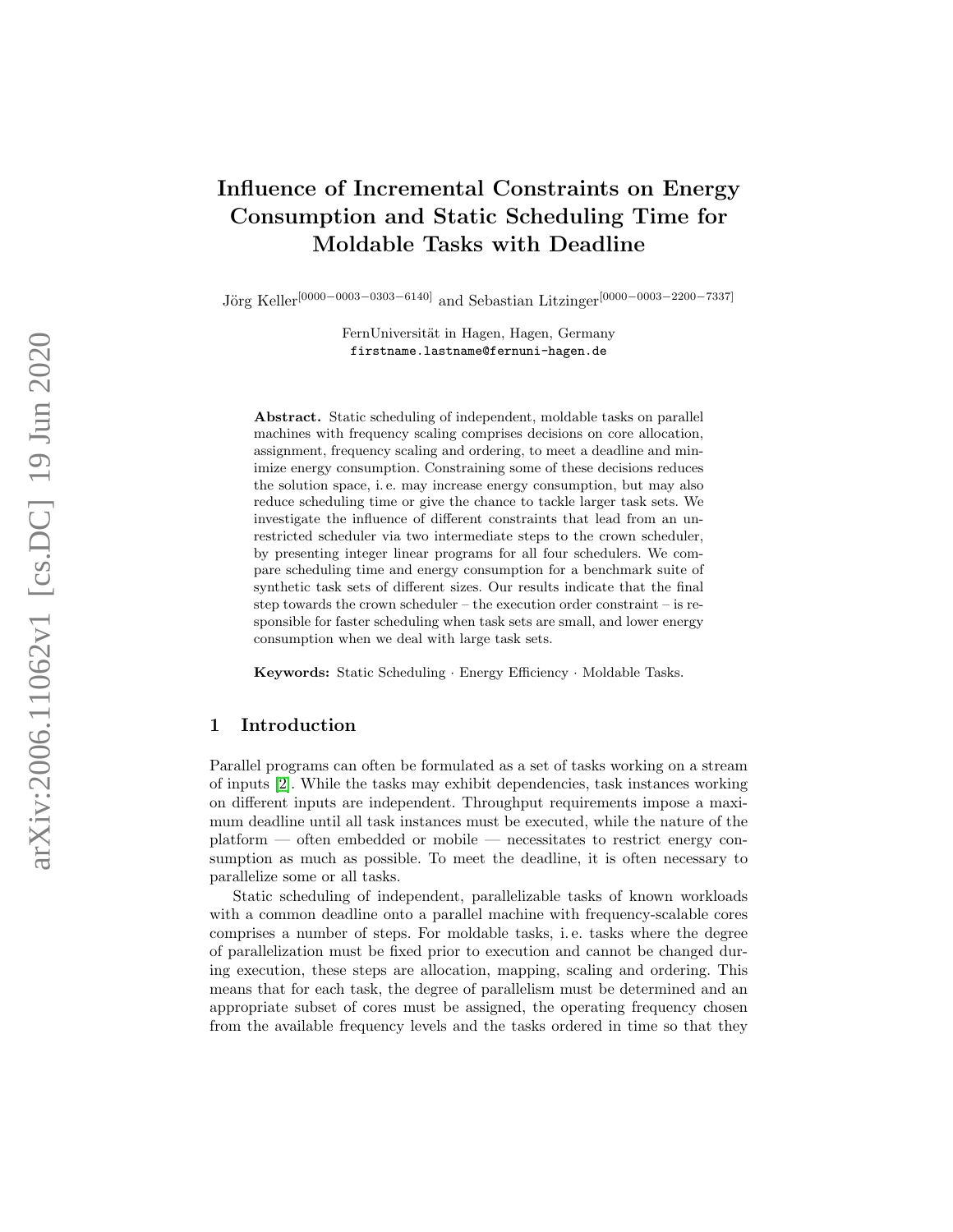do not overlap. The settings must be such that all tasks terminate before the common deadline. Among the schedules that achieve this, it is often desirable to choose one that minimizes another property such as the energy consumption by the tasks, which is mainly determined by the tasks' execution frequencies.

The decisions in these phases are not independent of each other. Especially, any sub-optimal decision in the allocation, mapping or ordering phases that would result in missing the deadline can only be compensated by increasing the operating frequencies (assuming that maximum frequency will always suffice to meet the deadline), which in turn increases the energy consumption.

An unrestricted schedule with the above properties looks like the solution of a kind of puzzle game (cf. Fig.  $1(a)$ ). It can be computed by an integer linear program (ILP) [\[2\]](#page-12-0), which however needs a large number of variables and thus can only be used for very moderate task counts.

Crown Scheduling [\[3\]](#page-12-1) is an approach where allocation, mapping and ordering are restricted (cf. Fig. [1\(](#page-1-0)b)) in order to reduce the number of decision variables in the ILP to allow scheduling of larger task sets or reduce scheduling time for the same task set compared to an unrestricted scheduler. The price to pay is that the solution space for crown scheduling is only a subset of the solution space of the unrestricted scheduler, so that the crown-optimal solution found may have a higher energy consumption.



<span id="page-1-0"></span>Fig. 1. Example schedules for moldable tasks: (a) unrestricted schedule (left), (b) crown schedule (right).

It turns out [\[2\]](#page-12-0) that crown scheduling only leads to a moderate increase in energy consumption in most cases but often reduces the scheduling time and/or the number of ILP solver timeouts compared to an unrestricted scheduler.

In the present research, we investigate the influence which each of the above steps has on energy consumption and scheduler execution time when crown scheduling constraints are applied. Thus, we compare four schedulers:

- unrestricted scheduler,
- unrestricted scheduler with allocation constrained to powers of two,
- unrestricted scheduler with constrained allocation and assignment restricted to consecutive cores starting with a core whose index is a multiple of the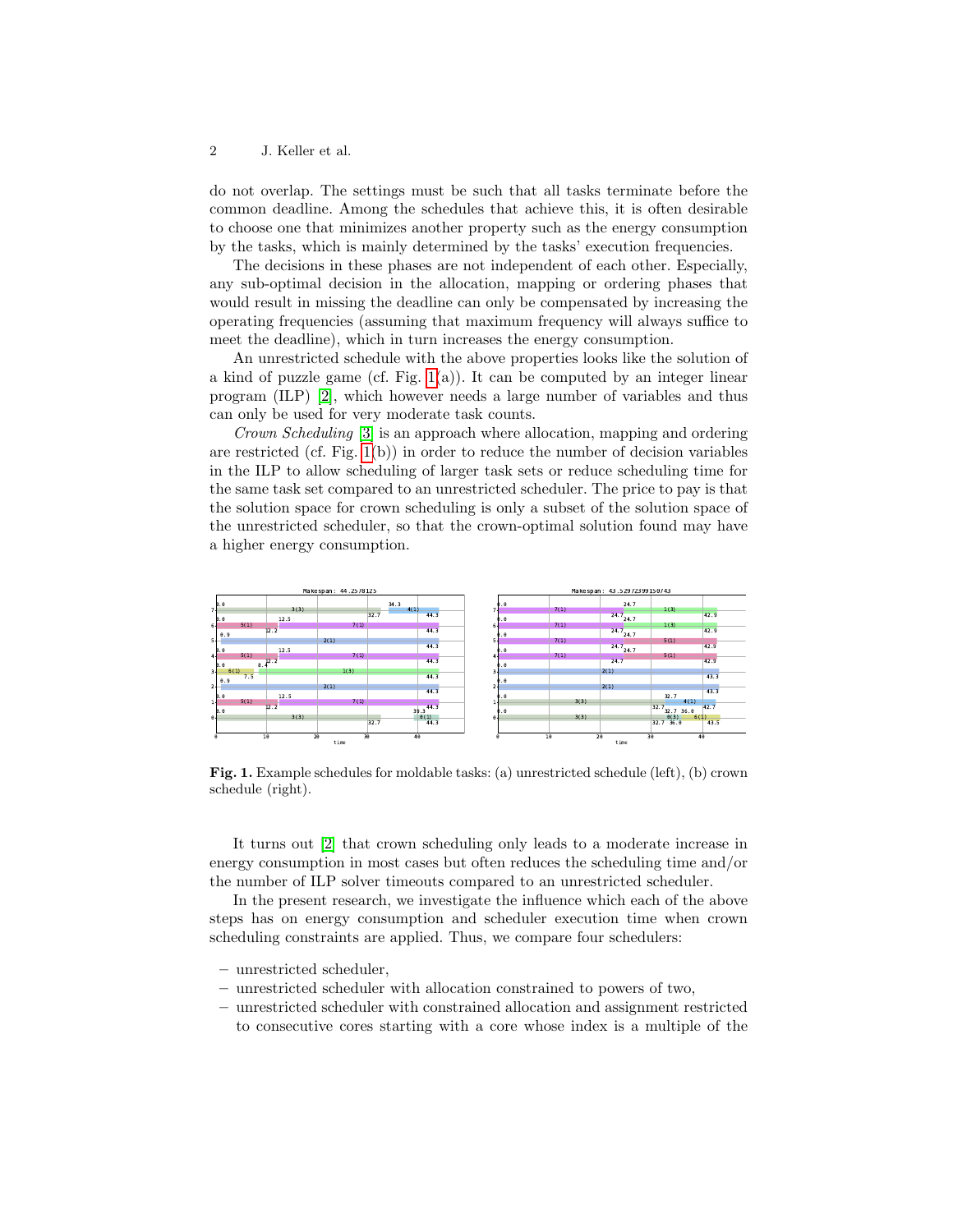allocation (e.g., for an allocation of 4, possible assignments are  $\{0, 1, 2, 3\}$ ,  $\{4, 5, 6, 7\}$ , and so on),

– and crown scheduling, where, additionally, the tasks are ordered in time such that tasks with larger allocation are always executed before tasks with smaller allocation.

We compare the schedulers with a benchmark of synthetic task sets of different sizes and evaluate both energy consumption and scheduling time of the different schedulers. We find that the last of the above mentioned steps is decisive in either reducing scheduling time or obtaining a higher quality solution if the solver's timeout is reached, depending on task set size.

The remainder of the article is structured as follows. In Section [2,](#page-2-0) we present background information on static scheduling and energy efficiency, and discuss related work. Section [3](#page-4-0) presents integer linear programs for static schedulers implementing progressively more expansive restrictions, starting from an unrestricted scheduler and arriving at a crown scheduler. In Section [4,](#page-6-0) we report on experiments with synthetic task sets to compare the different schedulers, while Section [5](#page-11-0) concludes and gives an outlook onto future work.

## <span id="page-2-0"></span>2 Background

#### 2.1 Task Scheduling

We assume that we have *n* independent tasks  $\tau_j$ , where  $j = 1, \ldots, n$ , each with its workload  $\lambda_i$ , given in number of cycles. Thus, if the task is run at frequency f, its runtime is  $\lambda_i/f$ . Each task can be parallelized on up to  $W_i$  cores. Since we deal with moldable tasks, the number of cores  $w_i$  it runs on cannot change during execution, and non-preemption prohibits suspension and subsequent continuation of a task. Moreover, a task-individual function  $e_i(q)$  specifies its parallel efficiency when run on  $q$  cores. A task is executed at one of  $K$  operating frequencies  $f_k$ ,  $k = 0, \ldots, K - 1$ , its per-core runtime can then be determined as  $t_i(w_j, f_k) = \lambda_j/(f_k \cdot w_j \cdot e_j(w_j))$ . All tasks shall be completed until a given deadline M.

We furthermore assume that the task set is to be scheduled to a homogeneous machine with p cores  $P_0, \ldots, P_{p-1}$ , where each core can be scaled to one of the available discrete operating frequencies  $f_k$  independently of the other cores. In the following, we take the frequency scaling overhead to be negligible. For all frequency levels, the corresponding per-core power consumption  $Pow(f_k)$  is known and assumed to be constant.<sup>[1](#page-2-1)</sup>

<span id="page-2-1"></span> $1$  Of course, core power consumption does not only vary with the operating frequency. Since the instruction mix executed by the processor affects power consumption as well [\[6\]](#page-12-2), it can also be task (type)-specific, which we do not model here. Other factors influencing a core's power consumption are the voltage, which we assume is always set to the least possible value for the given frequency, and the chip temperature, which can be kept in check via cooling.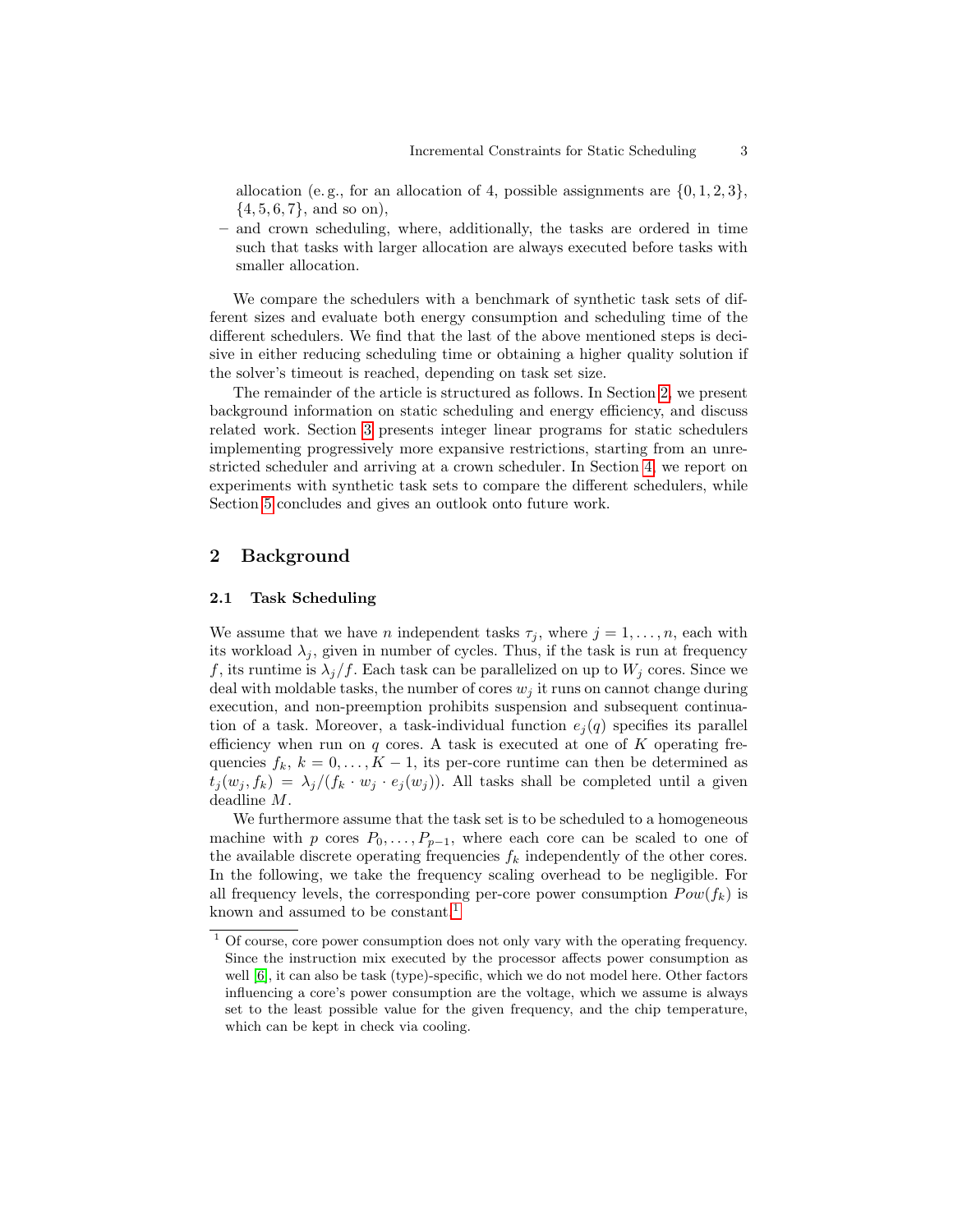Scheduling a task set to a given machine then consists of a number of steps, which may be performed subsequently one at a time, partially conjoined, or even all at the same time. By allocation we understand that for each task, the number of cores it should run on is determined. By mapping we understand that the task is assigned to a subset of cores for execution, where the size of this subset must correspond to the task's allocation. By scaling we understand that the task is assigned an operating frequency to determine its runtime. By ordering we understand that each task is assigned a start time (and thus an end time, as the runtime is known), such that no two tasks overlap in execution, i. e. if two tasks' assignments are not disjunct, the tasks are not allowed to overlap in time (so-called feasible schedule, for examples of a feasible schedule see e. g. Figure [1\)](#page-1-0) and must be ordered such that the start time of one task must be at least the end time of the other task or vice versa.

## 2.2 Energy Consumption

The energy required for executing a task  $\tau_j$  can be computed as the product of its per-core runtime, the core's power consumption at the designated operating frequency  $f_k$ , and the number of cores the task runs on:

$$
E_j = t_j(w_j, f_k) \cdot Pow(f_k) \cdot w_j.
$$

The total energy consumption the execution of a schedule causes is the sum of all the tasks' energy consumption values:

$$
E_{\text{total}} = \sum_{j} E_j.
$$

Here, we do not model the energy consumption when cores are idle, as we choose the deadlines sufficiently tight for long idle periods not to occur.

When scheduling under a deadline constraint one can choose among all feasible schedules, i. e. schedules not violating the deadline (as long as there is more than one). This creates the potential to optimize for some other feature, which guides said choice accordingly. In the current paper, we opt for minimizing the energy consumption during the schedule's execution, see Section [3.](#page-4-0)

## 2.3 Related Work

Most research in the area of scheduling consider to either find optimal solutions or a particular approach to constrain the large solution space. Turek et al. [\[7\]](#page-12-3) consider scheduling of moldable tasks on multiprocessors with the goal of makespan minimization and give approximations. Pruhs et al. [\[4\]](#page-12-4) present an optimal scheme, but they only consider sequential tasks, assume continuous frequencies, and optimize makespan for a given energy budget. Sanders and Speck [\[5\]](#page-12-5) investigate energy-efficient scheduling for malleable tasks with preemption, while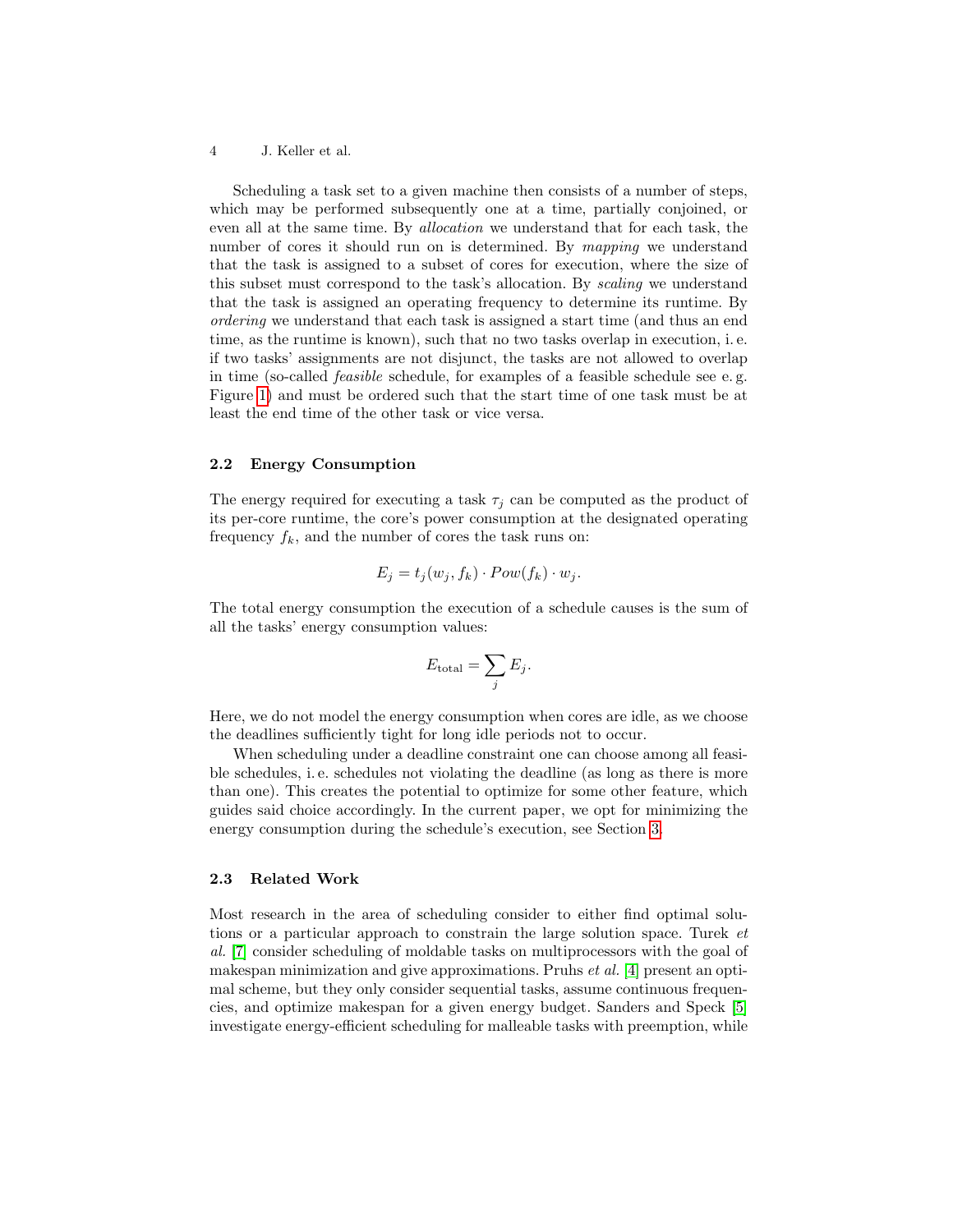we consider moldable tasks and non-preemption. Zahaf *et al.* [\[10\]](#page-12-6) present a solution to schedule moldable tasks, but their solution uses non-linear integer programming, and their focus is on heterogeneity of the platform and on modelling of the power consumption. Xu et al. [\[8\]](#page-12-7) propose optimal and heuristic solutions to schedule moldable tasks. They use a bookshelf approach to order tasks, which however seems inferior to crown scheduling [\[3\]](#page-12-1). Crown scheduling [3] applies a particular set of constraints, but only compares to other constrained and unrestricted [\[2\]](#page-12-0) schedulers. Ye et al. [\[9\]](#page-12-8) investigate online scheduling of moldable task sets to minimize makespan, while we consider static scheduling to minimize energy under a deadline constraint.

## <span id="page-4-0"></span>3 Schedulers with different Constraints

The most basic scheduler, which marks our starting point, is the unrestricted scheduler. The constraints applying here solely ensure the resulting schedule's feasibility but do not impose any further limitations. To compute a schedule, the scheduler solves an ILP with  $p \cdot n \cdot K$  decision variables  $x_{i,j,k}$ , another  $p \cdot n \cdot K$ decision variables  $z_{i,j,k}$ ,  $n^2$  decision variables  $y_{j,j'}$ , n decision variables  $s_j$ , and n decision variables  $e_j$ . The underlying semantics is as follows:

- $x_{i,j,k} = 1$  iff  $\tau_j$  runs on i cores on frequency level k,
- $-z_{i,j,k} = 1$  iff  $\tau_j$  runs on  $P_i$  at frequency  $f_k$ ,
- $-y_{j,j'} = 1$  iff  $\tau_j$  precedes  $\tau_{j'}$  on one or more cores  $\tau_{j'}$  runs on,
- $s_j$  is the time when execution of  $\tau_j$  commences,
- $e_j$  is the time when execution of  $\tau_j$  terminates.

As discussed in Section [2,](#page-2-0) the corresponding ILP minimizes the energy required for executing the resulting schedule:

$$
\min \quad E_{\text{total}} = \sum_{i,j,k} x_{i,j,k} \cdot t_j(w_j, f_k) \cdot Pow(f_k) \cdot w_j \tag{1a}
$$

$$
\text{s.t.} \quad \forall j \quad \sum_{i,k} x_{i,j,k} = 1,\tag{1b}
$$

<span id="page-4-2"></span><span id="page-4-1"></span>
$$
\forall j \quad e_j \le M,\tag{1c}
$$

$$
\forall j \quad s_j \ge 0,\tag{1d}
$$

<span id="page-4-4"></span><span id="page-4-3"></span>
$$
\forall j \quad e_j = s_j + \sum_{i,k} x_{i,j,k} \cdot t_j(w_j, f_k), \tag{1e}
$$

<span id="page-4-6"></span><span id="page-4-5"></span>
$$
\forall j \quad y_{j,j} = 0,\tag{1f}
$$

$$
\forall j, j' \quad y_{j,j'} + y_{j',j} \le 1,\tag{1g}
$$

<span id="page-4-8"></span><span id="page-4-7"></span>
$$
\forall j, j' \neq j \quad s_j \geq e_{j'} - (1 - y_{j',j}) \cdot M,\tag{1h}
$$

$$
\forall j, j' < j, i \quad y_{j,j'} + y_{j',j} \ge \sum_{k} z_{i,j,k} + z_{i,j',k} - 1,\tag{11}
$$

<span id="page-4-9"></span>
$$
\forall j, k \quad \sum_{i} z_{i,j,k} = \sum_{i} i \cdot x_{i,j,k}.
$$
 (1j)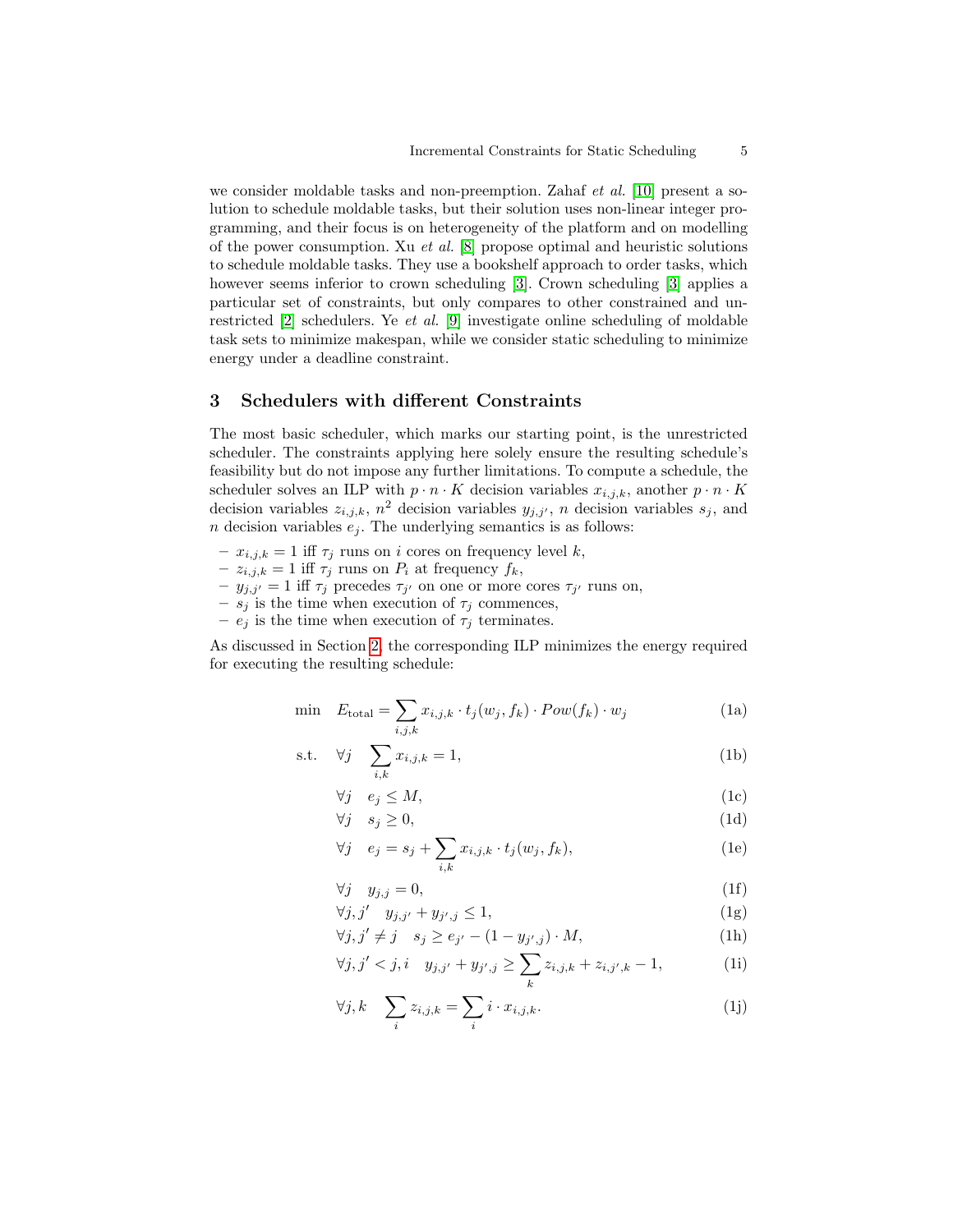As with all the schedulers presented in this section, the objective function to be minimized is the total energy consumption  $E_{total}$ . Constraint [\(1b\)](#page-4-1) ensures that each task is scheduled exactly once. Constraints [\(1c\)](#page-4-2) and [\(1d\)](#page-4-3) guarantee that each task starts and completes execution in  $[0, M]$ , while [\(1e\)](#page-4-4) ties  $e_i$  to  $s_j$ by setting  $e_j$  to the sum of  $s_j$  and  $\tau_j$ 's per-core runtime. Constraint [\(1f\)](#page-4-5) prohibits self-precedence, and [\(1g\)](#page-4-6) mutual precedence of any two tasks. Constraint [\(1h\)](#page-4-7) ensures that a task's execution can only begin if all preceding tasks have completed. Constraint [\(1i\)](#page-4-8) forces specifying a preference relation for tasks sharing one or more cores. Finally, [\(1j\)](#page-4-9) ascertains consistency of allocation and mapping for each task.

Moving from the unrestricted scheduler to the allocation-constrained schedules requires the introduction of an additional constraint:

$$
\forall j, i : \log_2(i) \notin \mathbb{N} \quad \sum_k x_{i,j,k} = 0.
$$

Thus, allocations which are not powers of 2 are banned.

Proceeding to the group scheduler, we establish the concept of core groups as in [\[3\]](#page-12-1), cf. Figure [2.](#page-5-0) We now have  $2p-1$  core groups of different sizes. The root group  $G_0$  comprises all cores. It is decomposed into the disjoint and equally sized groups  $G_1$  (ranging over  $P_0$  to  $P_3$ ) and  $G_2$  (spanning  $P_4$  to  $P_7$ ), which are in turn divided in the same fashion, and so on. Ultimately, the *leaf* groups  $(G_7)$ to  $G_{14}$  in Figure [2\)](#page-5-0) contain one core only.



<span id="page-5-0"></span>Fig. 2. Core group structure of a processor with 8 cores

The decision variables  $z_{i,j,k}$  are not needed for the group scheduler and therefore are dropped from the ILP. For the decision variables  $x_{i,i,k}$ , the semantics must be modified as follows:

 $- x_{i,j,k} = 1$  iff  $\tau_j$  runs in core group  $G_i$  at frequency  $f_k$ .

We furthermore acknowledge that  $w_j = p_i$  when  $\tau_j$  is mapped to  $G_i$ ,  $p_i$  being the number of cores in  $G_i$ . While constraints [\(1b\)](#page-4-1) to [\(1h\)](#page-4-7) remain as they are, [\(1j\)](#page-4-9) is removed, and [\(1i\)](#page-4-8) is replaced by the following restriction:

$$
\forall j, j' < j, i \quad y_{j,j'} + y_{j',j} \ge \sum_{k} x_{i,j,k} + \sum_{g \in \text{offspring}(G_i), k} x_{g,j',k} - 1.
$$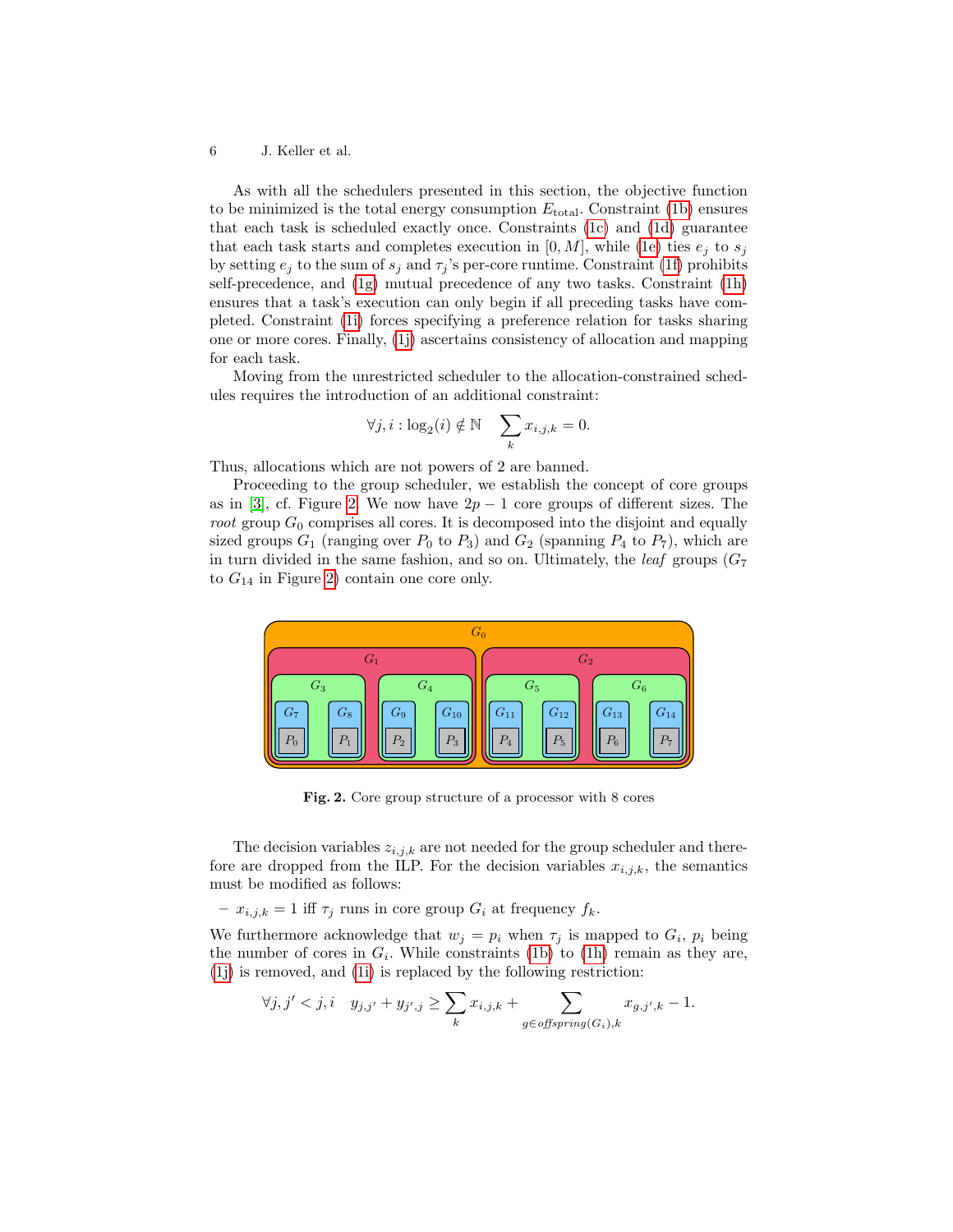That way, we make sure that a preference relation holds whenever two tasks are in the same group or one is in a subgroup of the other's group. Here, offspring( $G_i$ ) denotes the index set of groups embraced by  $G_i$ , including  $G_i$ .

Since the crown scheduler features a predetermined execution order (cf. Section [1\)](#page-0-0), the constraints previously controlling precedence relations and task start and completion times are now disposed of. The only remaining decision variables are the  $x_{i,j,k}$ , whose semantics is the same as for the group scheduler, and we still have  $w_j = p_i$  given that  $\tau_j$  is mapped to  $G_i$ . Regarding the ILP's constraints, solely [\(1b\)](#page-4-1) is carried over from the group scheduler. Beyond that, two new constraints are adopted:

<span id="page-6-1"></span>
$$
\forall j \quad \sum_{i:p_i > W_j,k} x_{i,j,k} = 0,\tag{2}
$$

<span id="page-6-2"></span>
$$
\forall l \quad \sum_{i:l \in G_i, j,k} x_{i,j,k} \cdot t_j(p_i, f_k) \le M. \tag{3}
$$

Here, [\(2\)](#page-6-1) precludes a task from being mapped to a group whose size is larger than the task's maximum width. Constraint [\(3\)](#page-6-2) ensures that no core receives more work than it can handle until the deadline by requiring for each core  $l$  that the accumulated runtime of tasks executed in any of the groups  $l$  is a member of does not exceed M.

## <span id="page-6-0"></span>4 Evaluation

We have conducted experiments with synthetic task sets, where  $n \in \{4, 8, 16, 32\}.$ For each cardinality, we have created 10 task sets for a total of 40 task sets. The tasks' workloads  $\lambda_i$  are randomly determined integers in [1, 100] and maximum widths were chosen randomly from  $\{2^i \mid i = 0, \ldots, 3\}$ , both based on a uniform distribution but under the restriction that  $\lambda_j/W_j > 25$  when choosing  $W_j$ . Thus, no large tasks with low maximum width occur, which might call for loose deadlines to produce a feasible schedule in the first place. We have computed schedules for machines with 4 and 8 cores to cover the aspect of machine size. For any combination of task set size and machine size, four schedules per task set were determined via the four scheduling techniques presented in Section [3:](#page-4-0) unrestricted scheduling, scheduling under allocation constraints, scheduling under allocation and group constraints, and crown scheduling.

All schedulers assume a generic core with power consumption modelled similar to ARM's big.LITTLE architecture [\[1\]](#page-12-9). The parallel efficiency is computed as in  $[3]$ :

$$
e_j(q) = \begin{cases} 1 & \text{for } q = 1, \\ 1 - 0.3 \frac{q^2}{(W_j)^2} & \text{for } 1 < q \le W_j, \\ 0.000001 & \text{for } q > W_j, \end{cases}
$$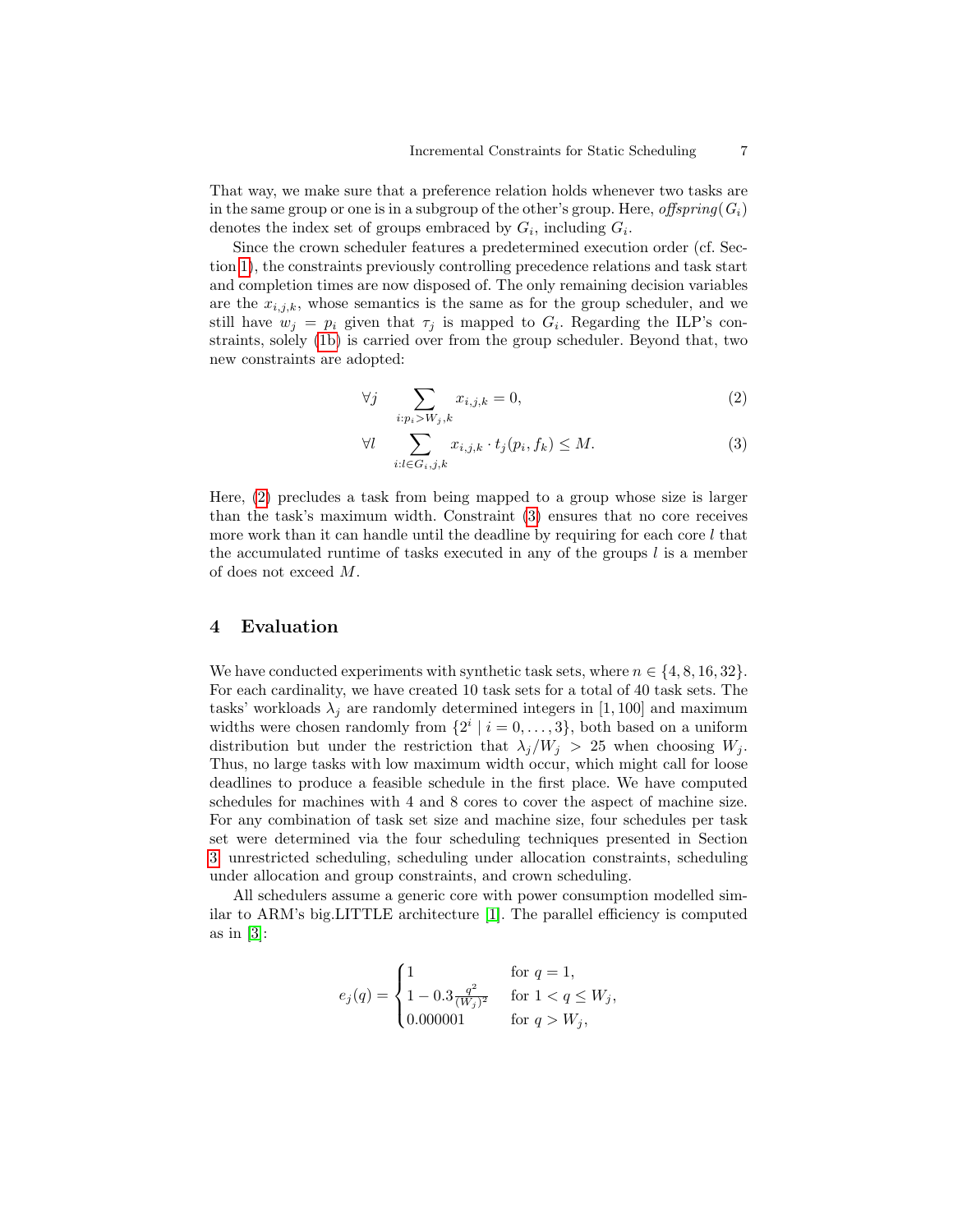where  $\tau_i$  is executed on q cores, and the deadline is determined as in [\[1\]](#page-12-9):

$$
M = d \cdot \frac{\sum_{j} \frac{\lambda_j}{p \cdot f_{max}} + 2 \sum_{j} \frac{\lambda_j}{p \cdot f_{min}}}{2},
$$

where  $d = 0.8$  for  $p = 4$  and  $d = 1$  for  $p = 8$ . These d values were the lowest still yielding feasible solutions in all cases for the respective machine sizes. Here,  $f_{min}$ and  $f_{max}$  denote the machine's minimum and maximum operating frequencies, which in our case are 0.6 GHz and 1.6 GHz, cf. [\[1\]](#page-12-9).

For solving the ILPs, we have deployed the Gurobi 8.1.0 solver and the gurobipy module for Python. All schedules were computed on an AMD Ryzen 7 2700X with 8 cores and SMT. The ILP solver chooses itself how many of the up to 16 threads it uses. The timeout was set to 5 minutes real (wall clock) time.

Aside from the schedules' total energy consumption as a measure of the schedules' quality the schedulers' execution time is of major interest in the present context. Generally speaking, solving an ILP is an expensive procedure, oftentimes requiring extensive computations. Table [1](#page-8-0) gives a first impression regarding the schedulers' resource consumption by presenting the number of timeouts reached for all combinations of scheduler, machine size, and task set size. As one can see, for small task sets of size 4, no timeouts have occurred. Large task sets of size 32 always lead to reaching the timeout. Differences between the four schedulers can only be observed for task set sizes of 8 and 16 and both machine sizes. As one would expect, the more constraints a scheduler is subject to, the fewer timeouts it encounters. The largest gap can be found between group and crown scheduler. When looking at task sets of size 16, the crown scheduler reaches the timeout in 1 of 20 cases, while all other schedulers never discover an optimal solution before the timeout occurs. On these grounds, one may surmise that the crown scheduler's predefined execution order – its distinctive feature in our investigation – substantially lowers the effort in the scheduling process.

To get a clearer picture, Table [2](#page-9-0) provides the average scheduling times (CPU times, i. e. sum of user and system times) and standard deviation for each combination of scheduler, machine size, and task set size. Figure [3](#page-9-1) shows average scheduling time values for the constrained schedulers relative to the unrestricted scheduler. We can see that the situation is similar for both machine sizes examined here. For very small task sets of size 4, all of the schedulers have produced solutions rapidly (< 1 s of scheduler execution time). For the crown scheduler, this also applies to task sets of size 8 (the corresponding bar in fact is hardly noticeable), whereas the other schedulers' execution times are significantly longer. Here, restricting the allocation to powers of 2 halves scheduling time in relation to unrestricted scheduling, while adding the group constraints does not yield further gains. When looking at task sets of size 16, all schedulers but the crown scheduler constantly ran into the 5 minute wall clock timeout. Apparently, the unrestricted as well as the allocation-constrained scheduler were executed in 16 threads, while the group scheduler ran in 8 threads. This decision was made by the ILP solver. The crown scheduler not only makes do with roughly 35% of the unrestricted scheduler's execution time, it also affords optimal solutions in all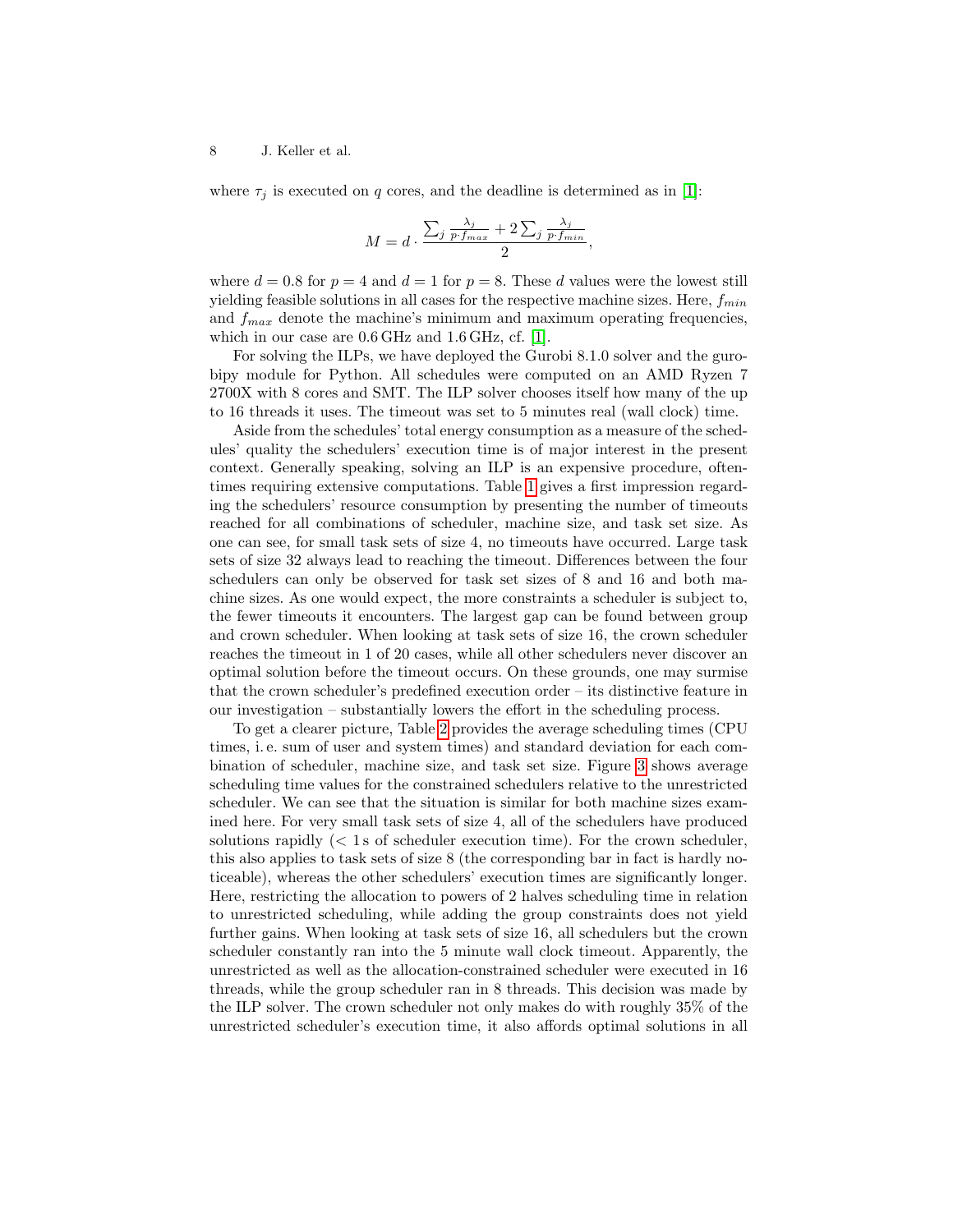|       |       | $\#$ cores $\#$ tasks unrestricted allocpow2 group crown |              |    |              |
|-------|-------|----------------------------------------------------------|--------------|----|--------------|
|       | 4     | 0                                                        | $\mathbf{0}$ | ∩  |              |
|       | 8     | 2                                                        | 1            | 1  | $\mathbf{0}$ |
| 4     | 16    | 10                                                       | 10           | 10 |              |
|       | 32    | 10                                                       | 10           | 10 | 10           |
|       | total | 22                                                       | 21           | 21 | 10           |
| 8     | 4     | $\theta$                                                 | $\mathbf{0}$ | 0  |              |
|       | 8     | 3                                                        | 1            | 1  | 0            |
|       | 16    | 10                                                       | 10           | 10 | 1            |
|       | 32    | 10                                                       | 10           | 10 | 10           |
|       | total | 23                                                       | 21           | 21 | 11           |
| total | total | 45                                                       | 42           | 42 | 21           |

<span id="page-8-0"></span>Table 1. Number of timeouts for the schedulers under consideration and various combinations of task set size and machine size

cases but one[2](#page-8-1) , cf. Table [3.](#page-10-0) The largest gap in terms of resource consumption thus again opens up between the group and the crown scheduler. For large task sets of size 32, all schedulers have reached the timeout in any case. Interestingly, the crown scheduler was executed in 16 threads, while the other three schedulers ran in 8 threads (and therefore their CPU time is half the crown scheduler's). In most cases, standard deviation is fairly low indicating a roughly uniform scheduling time over all 10 task sets considered for a particular combination of machine size and task set size. For each scheduler, there is one task set size where standard deviation is high, suggesting that some task sets could be scheduled quickly and others took substantially longer, possibly even until timeout. Interestingly, the task set size in question is 16 for the crown scheduler and 8 for all other schedulers, leading to the conjecture that scheduling difficulty rises more slowly for the crown scheduler with increasing task set size.

When it comes to the schedulers' performance in terms of solution quality, a first approach may be the number of optimal solutions each scheduler produces. From Table [3](#page-10-0) one can gather that introducing the group constraints does not lead to an increase in optimal solutions discovered over the allocation-constrained scheduler. Both perform slightly better than the unrestricted scheduler though. The crown scheduler once again is far ahead of the other schedulers, mostly due to its strong performance for medium-sized task sets. One must keep in mind here that these figures reflect each scheduler's performance with regard to its own search space. Obviously, a smaller search space is beneficial when an optimal solution is to be found within a fixed period of time.

<span id="page-8-1"></span><sup>&</sup>lt;sup>2</sup> One should note though that these solutions are optimal with regard to the crown scheduler's solution space, which is severely restricted in comparison to the unrestricted scheduler's. We will further consider solution quality below.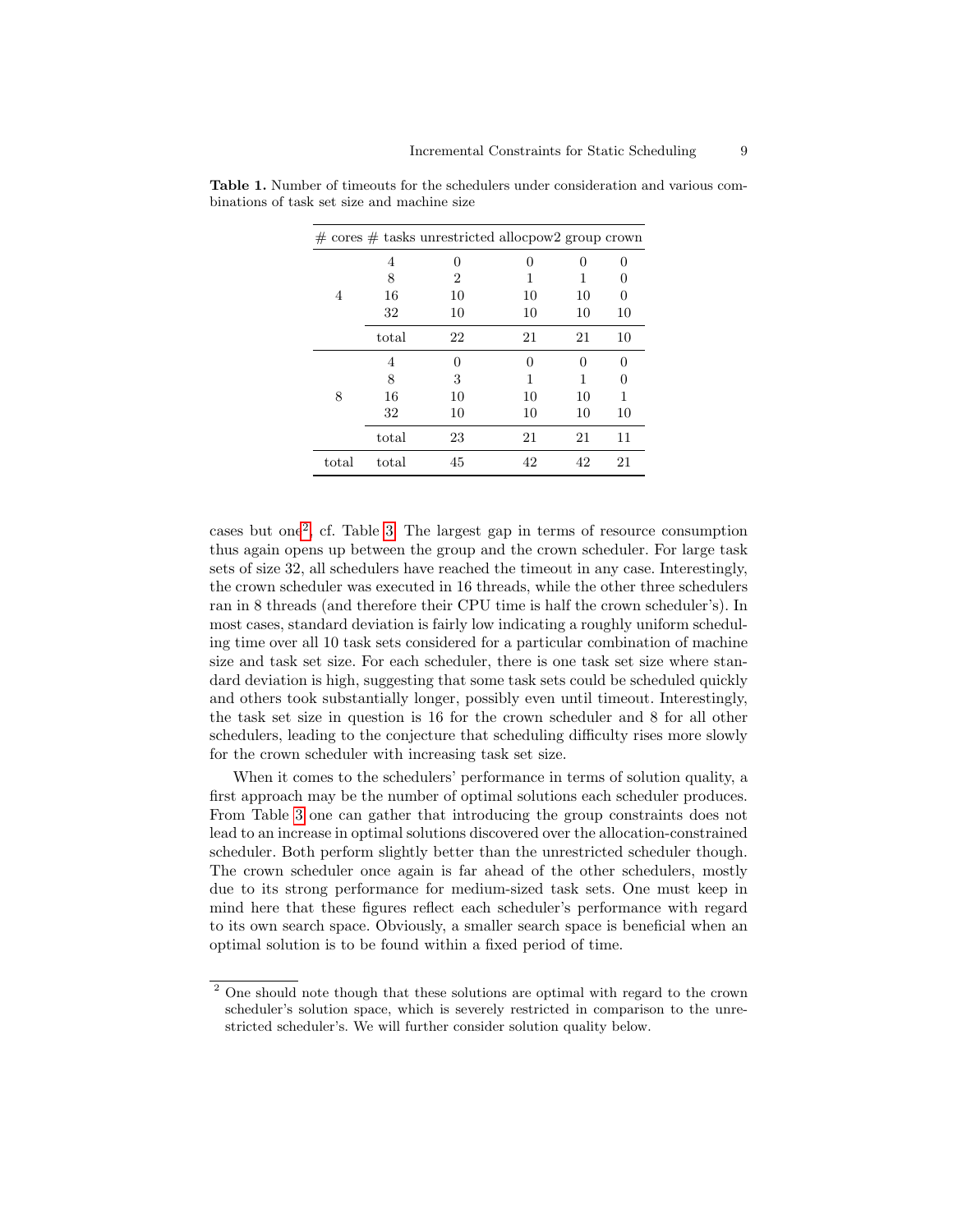<span id="page-9-0"></span>Table 2. Average scheduling times (CPU) and standard deviation values for the schedulers under consideration, for various combinations of task set size and machine size

| $#$ tasks      | unrestricted |                                                                        | allocpow2       |                  |                 | group            | crown                   |          |  |  |
|----------------|--------------|------------------------------------------------------------------------|-----------------|------------------|-----------------|------------------|-------------------------|----------|--|--|
|                |              | time $(s)$ st. dev. time $(s)$ st. dev. time $(s)$ st. dev. time $(s)$ |                 |                  |                 |                  |                         | st. dev. |  |  |
| 4 cores        |              |                                                                        |                 |                  |                 |                  |                         |          |  |  |
| $\overline{4}$ | 0.450        | 0.311                                                                  | 0.358           | 0.245            | 0.305           | 0.232            | 0.048                   | 0.027    |  |  |
| 8              |              | 1658.959 2105.047                                                      |                 | 927.608 1513.510 |                 | 859.809 1542.652 | 0.444                   | 0.269    |  |  |
| 16             | 4757.157     |                                                                        | 30.308 4759.938 |                  | 18.197 2397.118 |                  | 0.524 1598.856 1280.000 |          |  |  |
| 32             | 2393.429     |                                                                        | 1.212 2393.876  |                  | 1.728 2381.849  |                  | 2.181 4739.042          | 52.842   |  |  |
| 8 cores        |              |                                                                        |                 |                  |                 |                  |                         |          |  |  |
| 4              | 0.478        | 0.350                                                                  | 0.291           | 0.256            | 0.158           | 0.125            | 0.047                   | 0.019    |  |  |
| 8              |              | 1716.667 2130.501                                                      |                 | 713.359 1486.013 |                 | 567.248 1479.633 | 0.990                   | 0.617    |  |  |
| 16             | 4696.628     |                                                                        | 44.324 4699.877 |                  | 30.329 2394.067 |                  | 1.042 1797.960 2019.197 |          |  |  |
| 32             | 2392.079     |                                                                        | 1.518 2392.394  |                  | 0.701 2372.305  |                  | 4.703 4771.125          | 2.076    |  |  |
|                |              |                                                                        |                 |                  |                 |                  |                         |          |  |  |



<span id="page-9-1"></span>Fig. 3. Scheduling times (CPU) for the schedulers under consideration grouped by task set size (values averaged over 10 task sets each), relative to the unrestricted scheduler. Left: 4-core machine, right: 8-core machine.

It is therefore of great interest to compare the energy consumption values for the schedules produced by the four schedulers. Table [4](#page-11-1) shows the respective values relative to the unrestricted scheduler's. For small task sets of 4 tasks, the constrained allocation leads to slightly higher energy consumption ( $\approx 3\%$ ) on average). Further restrictions do not bring about yet another loss of solution quality. All schedules for the small task sets are optimal. Here, the unrestricted scheduler capitalizes on the more extensive search space. When task sets are larger, this benefit turns into a burden. Although the unrestricted scheduler's solution space comprises all the other schedulers' solution spaces, it does not manage to discover equally good solutions in due time. As one can see from Table [4,](#page-11-1) restricting the allocation does not change much in terms of energy consumption. Introducing additional group constraints in many cases does not have a massive impact, either. On the machine with 4 cores one can notice though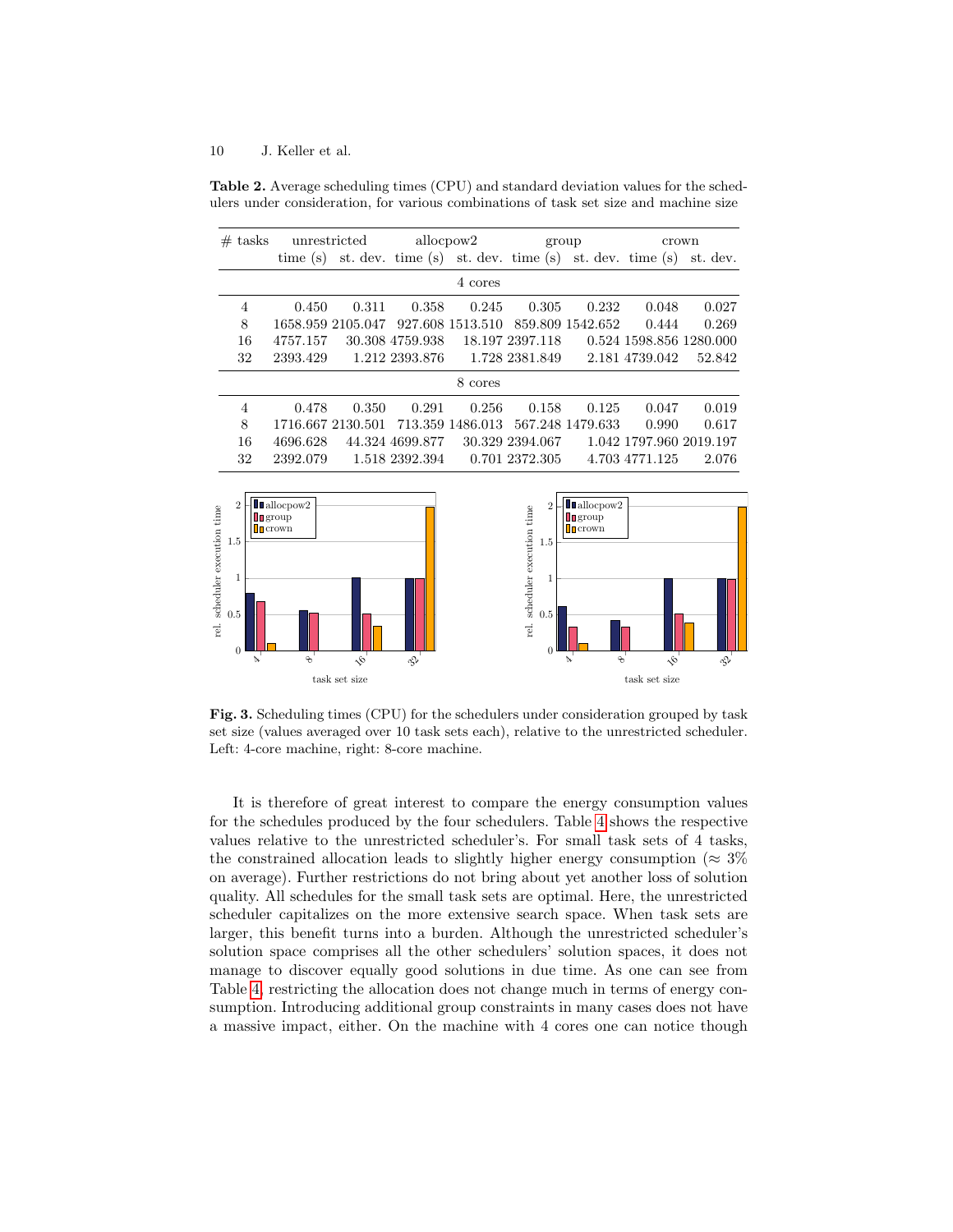|       |       | $\#$ cores $\#$ tasks unrestricted allocpow2 group crown |                  |              |    |
|-------|-------|----------------------------------------------------------|------------------|--------------|----|
|       | 4     | 10                                                       | 10               | 10           | 10 |
|       | 8     | 8                                                        | 9                | 9            | 10 |
| 4     | 16    |                                                          |                  | $\mathbf{0}$ | 10 |
|       | 32    |                                                          | $\mathbf{0}$     |              |    |
|       | total | 18                                                       | 19               | 19           | 30 |
| 8     | 4     | 10                                                       | 10               | 10           | 10 |
|       | 8     |                                                          | 9                | 9            | 10 |
|       | 16    |                                                          | $\left( \right)$ | $\mathbf{0}$ | 9  |
|       | 32    | 0                                                        | $\left( \right)$ | 0            |    |
|       | total | 17                                                       | 19               | 19           | 29 |
| total | total | 35                                                       | 38               | 38           | 59 |

<span id="page-10-0"></span>Table 3. Number of optimal solutions for the schedulers under consideration and various combinations of task set size and machine size

that the deviation in both directions may be more pronounced: for the task sets with 16 tasks, the schedules' energy consumption is at 96% of the unrestricted scheduler's on average, for the largest task sets with 32 tasks, it climbs to 114%. Again, the most significant shift must be ascribed to the crown scheduler. For both machine sizes, the figures show a clear trend: the larger the task sets, the more energy is saved compared to the unrestricted scheduler. Since this observation does not apply to the group scheduler, one is lead to conjecture that the crown scheduler's predetermined execution order is the relevant factor enabling it to encounter higher quality solutions within a given time frame in relation to the other schedulers. Presumably, the execution order constraint considerably downsizes the search space without eliminating all the high quality solutions at the same time.

All in all, in this section we have carved out that introducing allocation and group constraints yields similar solution quality when compared to an unrestricted scheduler, while scheduling time is significantly lower for small task sets. A further massive runtime decrease can be observed for the crown scheduler, as long as the timeout is not hit, which is constantly the case when task sets are large. Moreover, the crown scheduler's execution order constraints are likely to be credited with an improvement in solution quality, i. e. schedule energy consumption, over the other schedulers for large task sets. As we have seen, the gap broadens with increasing task set size. Only for very small task sets, the unrestricted scheduler delivers an uncontested performance. All these findings are largely independent of the machine size. Eventually, our investigation has revealed that solely constraining the allocation and potentially forming groups does not award the assets of the crown scheduling technique: a very low scheduling time when task sets are small, and a superior solution quality for larger task sets when scheduling time is limited. In nearly all scenarios, taking the additional step from group to crown scheduler thus pays off.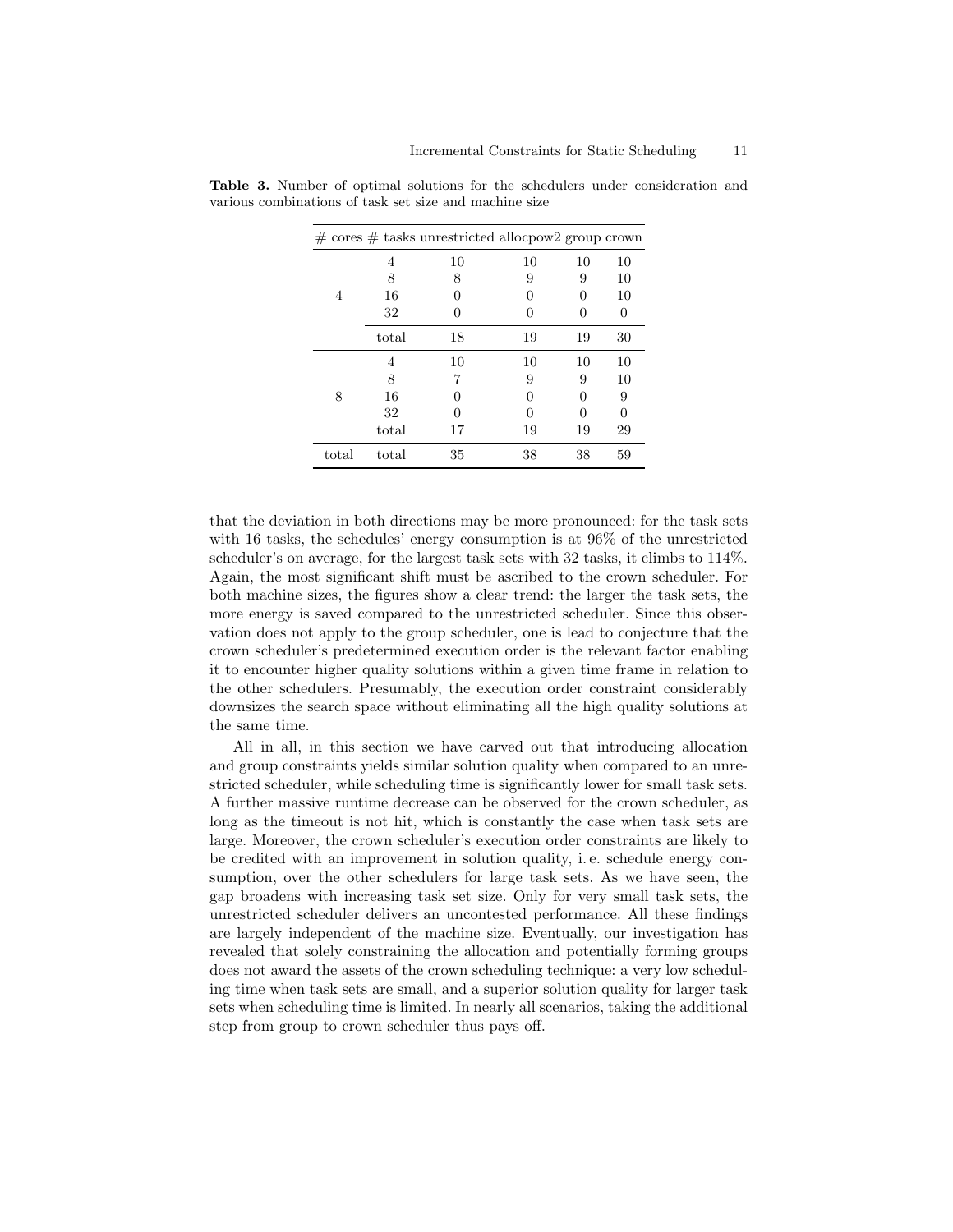|                | $\# \text{ cores } \# \text{ tasks } \text{ allow}$ |  |           | group              |  |  | crown                                             |  |  |       |
|----------------|-----------------------------------------------------|--|-----------|--------------------|--|--|---------------------------------------------------|--|--|-------|
|                |                                                     |  |           |                    |  |  | best avg. worst best avg. worst best avg. worst   |  |  |       |
|                | 4                                                   |  |           |                    |  |  | 1.00 1.03 1.14 1.00 1.03 1.14 1.00 1.03 1.14      |  |  |       |
|                | 8                                                   |  |           | $1.00$ 1.00 $1.01$ |  |  | $1.00$ 1.00 $1.01$ 1.00 1.00                      |  |  | -1.01 |
| $\overline{4}$ | 16                                                  |  |           |                    |  |  | 0.88 1.00 1.10 0.90 0.96 1.04 0.87 0.95 0.99      |  |  |       |
|                | 32                                                  |  |           |                    |  |  | 0.88 0.99 1.11 0.88 1.14 1.84 0.83 0.89 0.97      |  |  |       |
|                | total                                               |  |           |                    |  |  | $0.88$ 1.00 1.14 0.88 1.04 1.84 0.83 0.97 1.14    |  |  |       |
|                | $\overline{4}$                                      |  |           |                    |  |  | $1.00$ 1.03 $1.15$ 1.00 1.03 1.15 1.00 1.03 1.15  |  |  |       |
| 8              | 8                                                   |  | 1.00 1.01 | 1.01               |  |  | $1.00$ <b>1.01</b> $1.01$ <b>1.00 <b>1.01</b></b> |  |  | 1.01  |
|                | 16                                                  |  |           |                    |  |  | 0.99 1.00 1.03 0.98 0.99 1.00 0.97 0.98 0.99      |  |  |       |
|                | 32                                                  |  |           |                    |  |  | 0.95 1.00 1.08 0.94 1.00 1.09 0.93 0.96           |  |  | 0.99  |
|                | total                                               |  |           |                    |  |  | $0.95$ 1.01 1.15 0.94 1.01 1.15 0.93 0.99 1.15    |  |  |       |
| total          | total                                               |  |           |                    |  |  | $0.88$ 1.01 1.15 0.88 1.02 1.84 0.83 0.98 1.15    |  |  |       |

<span id="page-11-1"></span>Table 4. Computed energy consumption values for the execution of the produced schedules, for the schedulers under consideration and for various combinations of task set size and machine size, relative to the unrestricted scheduler

# <span id="page-11-0"></span>5 Conclusions

We have presented a study on the evolution of scheduling time and energy efficiency of the resulting schedules when progressively constraining an unrestricted scheduler's search space, for sets of independent, non-preemptive, moldable tasks and parallel machines with discrete frequency levels. Our studies indicate that constraining the tasks' execution order has most influence on both scheduler execution time and energy efficiency, given that scheduling time is constrained as well. Thus, in most of the considered scenarios users are well-advised to deploy the crown scheduler, except for very small task sets, which is when the unrestricted scheduler can produce superior solutions without struggling with time constraints.

Future work will comprise the study of more fine-grained constraints. For example, one could first constrain assignments to consecutive processors, without being so strict as to only allow assignments within core groups. Also, the order in which constraints are applied can be varied, for example assignment could be constrained before allocation. Furthermore, evaluation shall be extended to task sets derived from real applications.

## Acknowledgments

We thank Christoph Kessler for many discussions and years – past and future – of fruitful and inspiring collaboration.